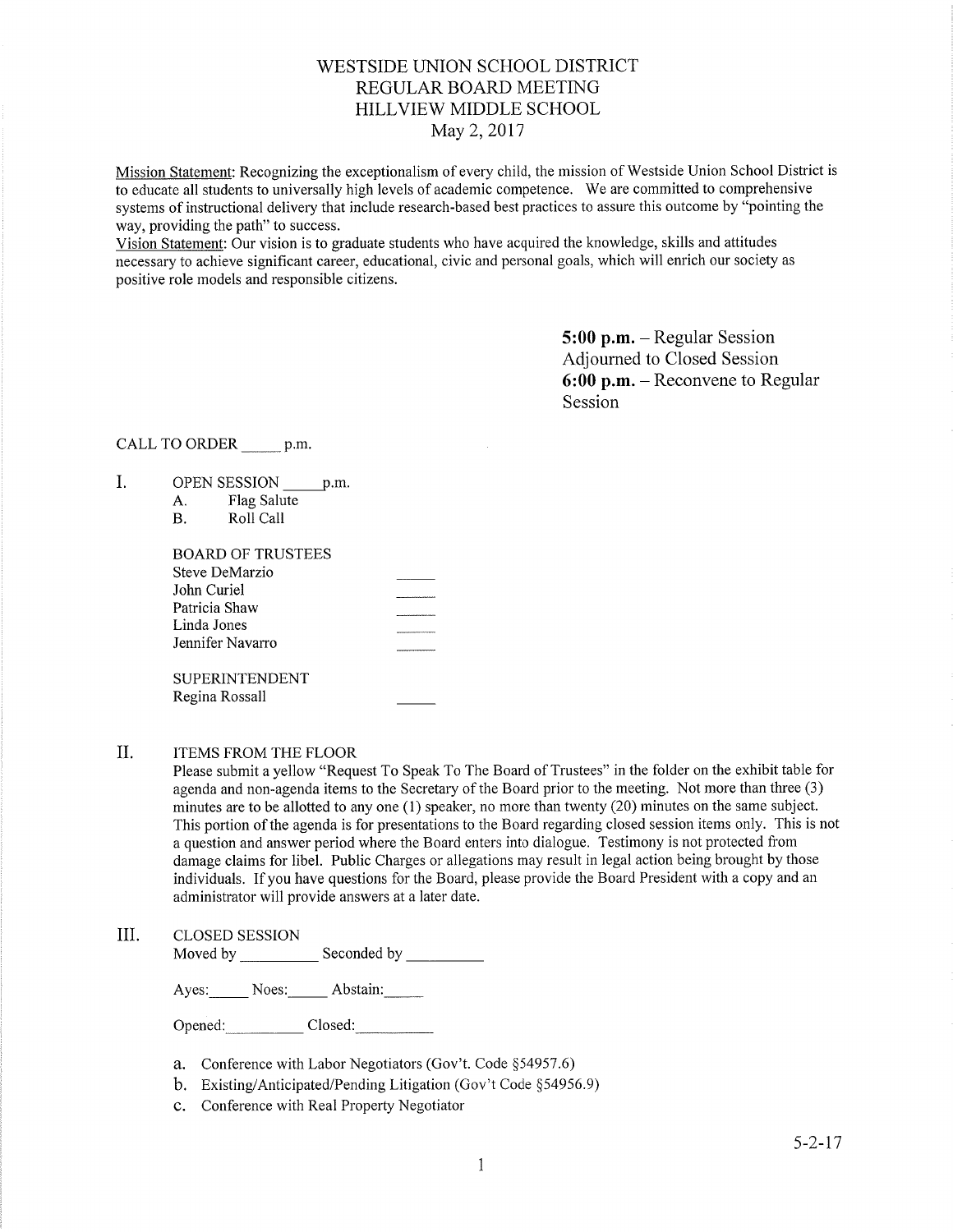- d. Public Employee Discipline/Dismissal/Release/Appointment (Gov't Code \$54957)
- e. Pupil Personnel (Ed Code 35146 and 48918)
- IV. RECONVENE TO OPEN SESSION AT p.m.
- V. REPoRT oF CLoSED SESSIoN ACTIoN
- VI. PRESENTATIONS

A. Tarzana Treatment Centers Community Assessment Survey

Reading of Resolution 17-75, National Teacher Day and Teacher Appreciation Week and Califomia Day of the Teacher Proclamation

- B. Teacher of the Year
- C. Certificated Retirees
- D. Dissertation Research Andrea Paxton, Quartz Hill Principal

## VII. HEARING SESSION/STAFF REPORTS

- A. Board Comments
- B. Staff Reports
	- l. Assistant Superintendent Administrative Services
	- 2. Assistant Superintendent Educational Services
	- 3. Deputy Superintendent
	- 4. Superintendent
- VIII. RECESS
- RECONVENE TO OPEN SESSION at p.m. IX.
- PERSONAL APPEARANCES X.
	- A. Westside Union Teachers Association Representatives
	- B. Califomia School Employees Association Representatives
	- C. Parent Teacher Association Representatives
	- D. West Antelope Valley Educational Foundation Representatives

## XI. ITEMS FROM THE FLOOR

Please submit a yellow "Request To Speak To The Board of Trustees" in the folder on the exhibit table for agenda and non-agenda items to the Secretary of the Board prior to the meeting. Not more than three (3) minutes are to be allotted to any one (1) speaker, no more than twenty (20) minutes on the same subject. This is not a question and answer period where the Board enters into dialogue. Testimony is not protected from damage claims for libel. Public Charges or allegations may result in legal action being brought by those individuals. If you have questions for the Board, please provide the Board President with a copy and an administrator will provide answers at a later date.

- PUBLIC HEARING None XII
- XIII BUSINESS SESSION
	- A. Organizational/Governance 1. Agenda
		-

Moved by \_\_\_\_\_\_\_\_\_\_\_\_\_ Seconded by

Iteml

Goal #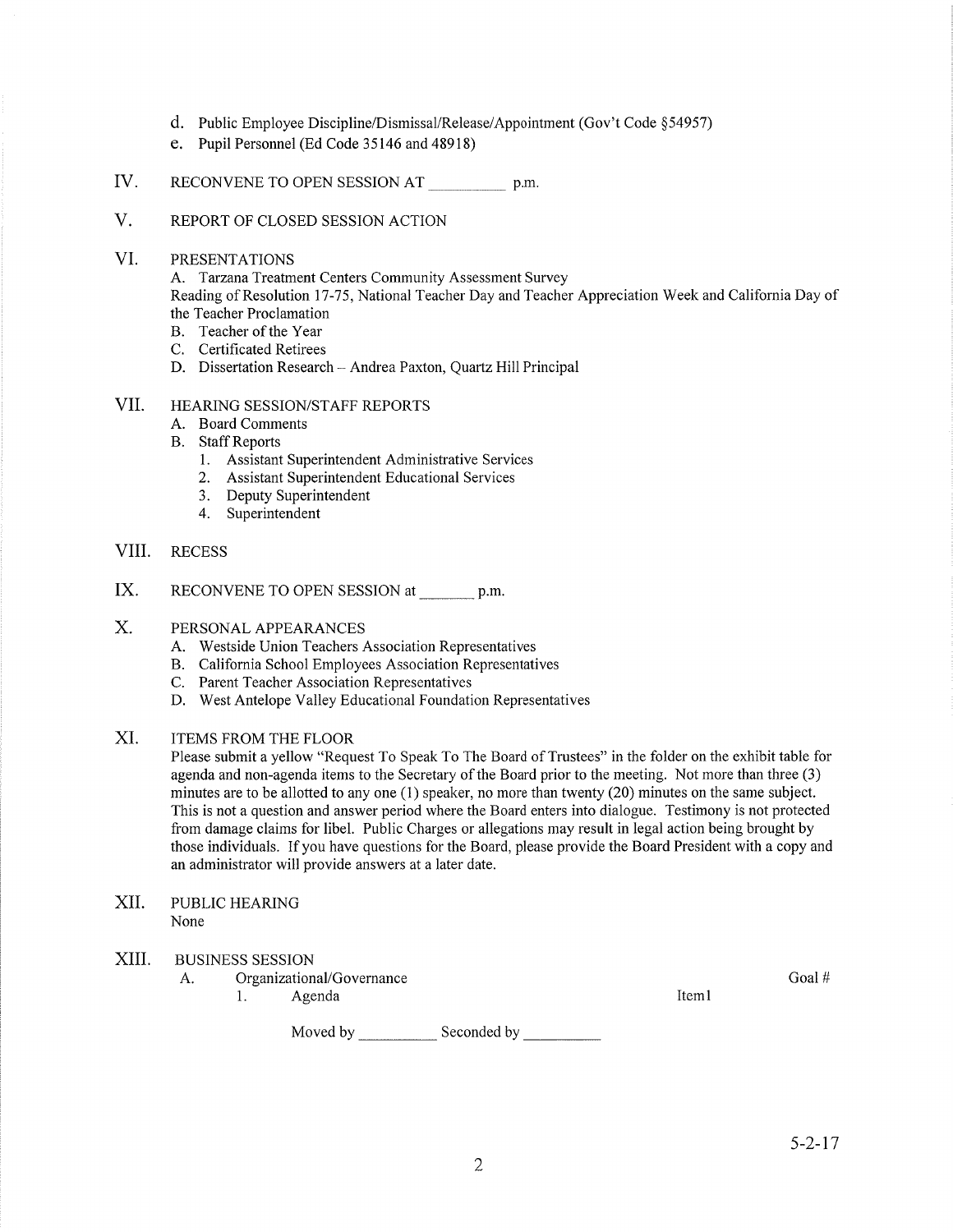To approve the Agenda of the Regular Meeting of May 2, <sup>2017</sup>

Ayes: Noes: Abstain:

Items2a -2f

Goal #

Actions proposed for the Consent Calendar, are items with adopted policies and approved practices of the District and are deemed routine in nature. They will be acted upon in one motion, without discussions, unless members of the Board request an item's removal. The item will then be removed from the motion to approve and after the approval of the consent agenda the item(s) will be heard.

- Consent 2
	- a. Minutes of the Regular Meeting on April 78,2017 b. Fundraising Authorization
	-
	- c. Personnel Report d. Purchase Orders
	-
	- e. Consultant/Contract Schedule
	- f. Conference/Workshop Schedule

Moved by Seconded by

Approval of the Consent Items as presented.

Ayes: Noes: Abstain:

- 3. Board Bylaws
	- BB 9323, Meeting Conduct
	- BB/E 9323.2, Actions by the Board
	- BB 9324, Minutes and Recordings
	- . BB 9400, Board Self-Evaluation

Moved by Seconded bv

Approval of the second and final reading of Board Bylaws and Exhibit

Ayes: Noes: Abstain:

County of Los Angeles Public Health and Tarzana Treatment Centers Community Assessment Survey Item 4 4.

Moved by \_\_\_\_\_\_\_\_\_\_\_\_\_ Seconded by \_\_

Approval of the County of Los Angeles Public Health Department and Tarzana Treatment Centers Community Assessment Survey

Ayes: Noes: Abstain:

Discussion Item 5.

' Board Governance

Item <sup>5</sup>

Item 3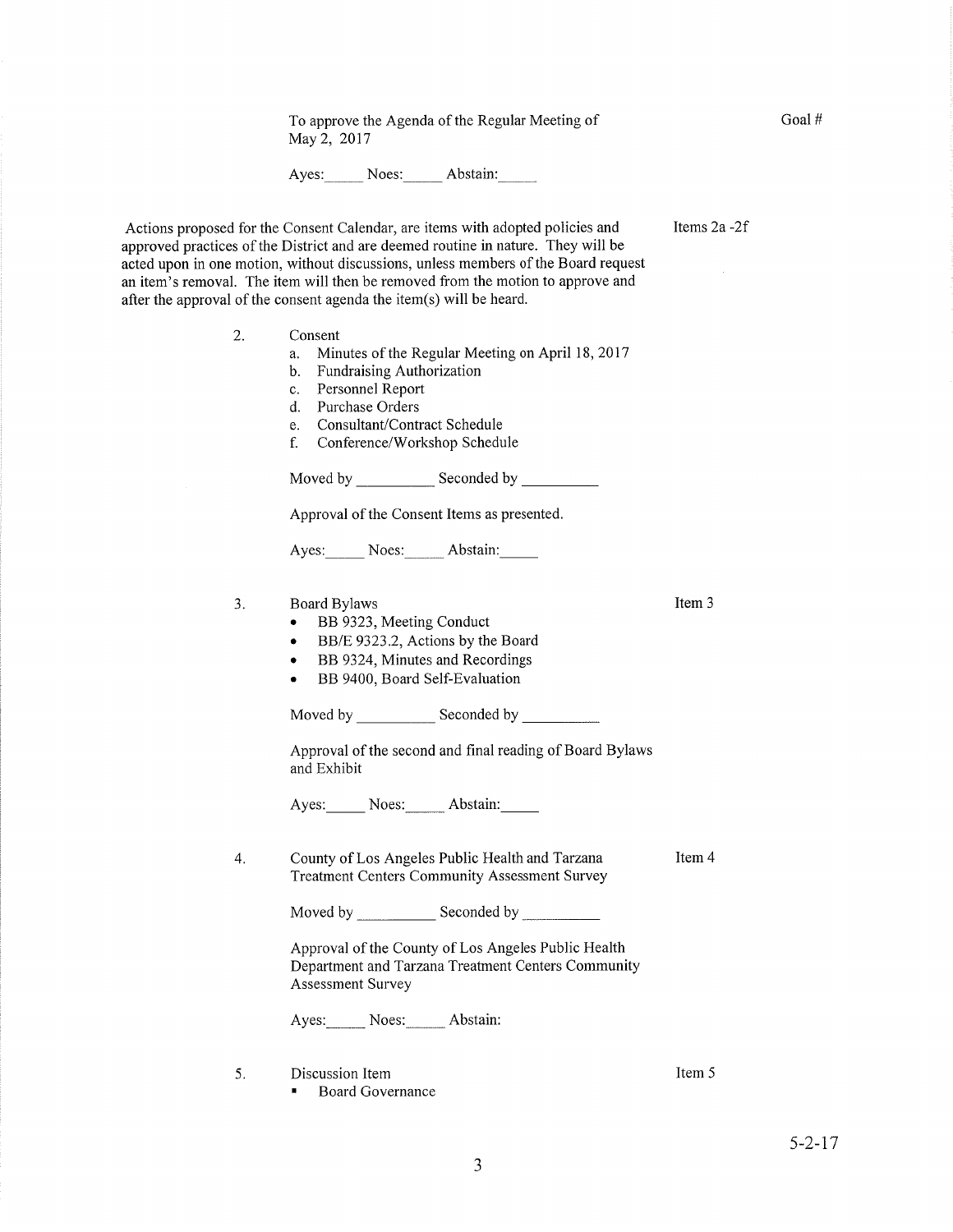- B. Educational Services
	- 6. Resolution 17-75, Teacher of the Year Item 6

Goal #

Item<sub>7</sub>

Item 8

Moved by \_\_\_\_\_\_\_\_\_\_\_\_\_ Seconded by \_

Approval of the Resolution 17-75, Teacher of the Year

Ayes: Noes: Abstain:

7. Resolution 17-76, National Teacher Day, Teacher Appreciation Week and California Day of the Teacher Proclamation

Moved by \_\_\_\_\_\_\_\_\_\_\_\_\_\_\_ Seconded by

Approval of Resolution l7-76, National Teacher Day, Teacher Appreciation Week and California Day of the Teacher Proclamation

Ayes: Noes: Abstain:

- C. Personnel
	- 8. Retirement Resolutions
		- $\bullet$  17-77 Richard Anderson
		- $\bullet$  17-78 Wendy Chance
		- $\bullet$  17-79 Tyna Chang
		- $\bullet$  17-80 Janet Diaz
		- $\bullet$  17-81 James Jacobs
		- $\bullet$  17-82 Janet Jordan
		- $\bullet$  17-83 John Jordan
		- $\bullet$  17-84 Linda Lounder
		- $\bullet$  17-85 Jean Newhouser
		- $\bullet$  17-86 Susan Reno
		- $\bullet$  17-87 Laura Riggs
		- $-17-88$  Helen Schafer
		- $\bullet$  17-89 JJ Schramm
		- $\bullet$  17-90 Willie Scott

Moved by \_\_\_\_\_\_\_\_\_\_\_\_\_ Seconded by \_

Approval of Retirement Resolutions

Ayes: Noes: Abstain:

9. Declaration of Need for Fully Qualified Educators

Item 9

Moved by \_\_\_\_\_\_\_\_\_\_\_\_\_ Seconded by \_

Approval of the Declaration of Need for Fully Qualified Educators

Ayes: Noes: Abstain: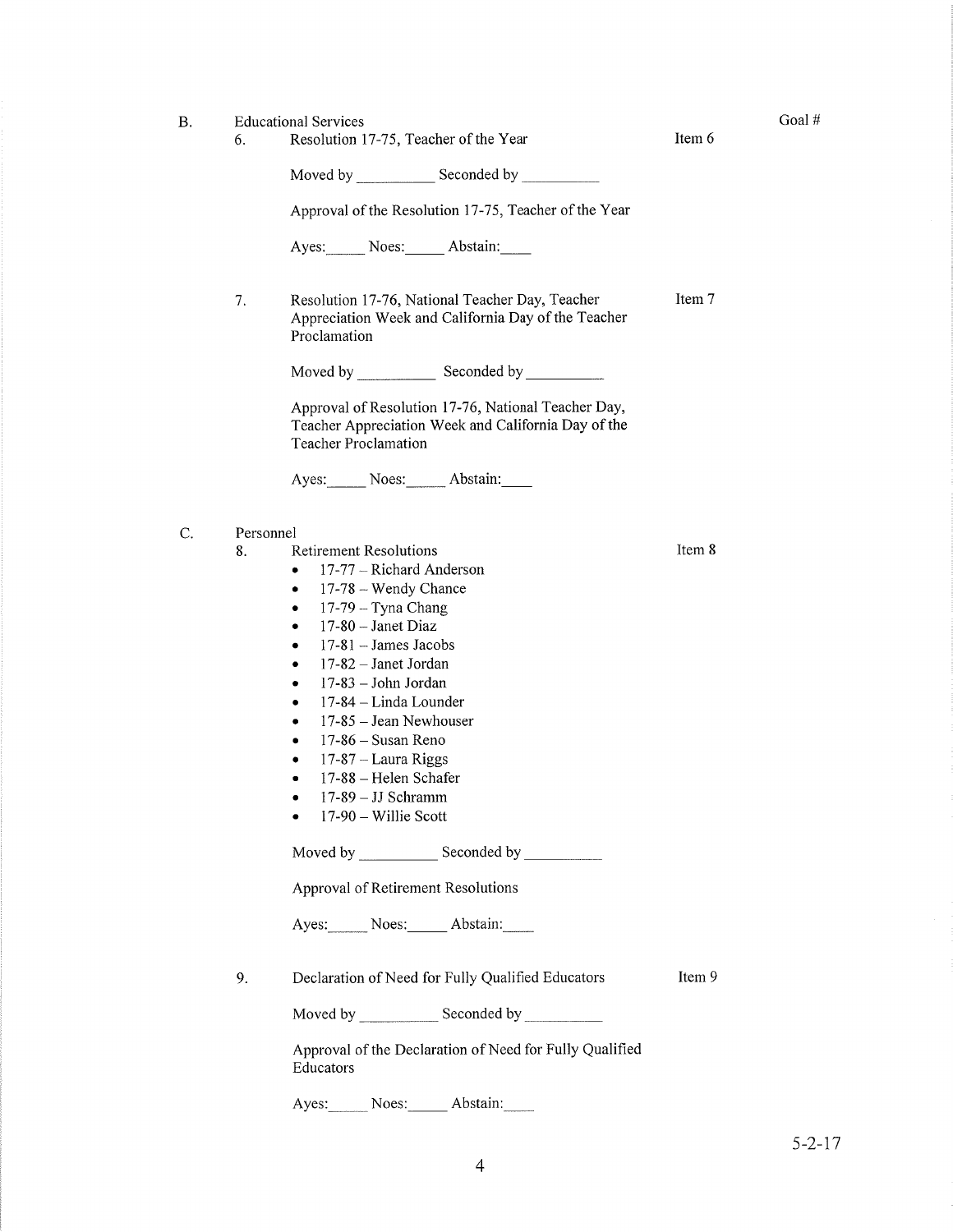| 10.                                              | Declaration of Indefinite Salaries for Retroactive Pay                                                                          | Item 10 |
|--------------------------------------------------|---------------------------------------------------------------------------------------------------------------------------------|---------|
|                                                  | Moved by _______________ Seconded by ____________                                                                               |         |
|                                                  | Approval of Declaration of Indefinite Salaries for<br>Retroactive Pay                                                           |         |
|                                                  | Ayes: Noes: Abstain:                                                                                                            |         |
| 11.                                              | Variable Term Waiver                                                                                                            | Page 11 |
|                                                  | Moved by Seconded by Seconded by                                                                                                |         |
|                                                  | Approval of Variable Term Waiver                                                                                                |         |
|                                                  | Ayes: Noes: Abstain:                                                                                                            |         |
| <b>Business</b><br>12.<br>3260, Fees and Charges | Revised Board Policy and Administrative Regulation                                                                              | Item 12 |
|                                                  |                                                                                                                                 |         |
|                                                  | Approval of the second and final reading of the revised<br>Board Policy and Administrative Regulation 3260, Fees<br>and Charges |         |
|                                                  | Ayes: Noes: Abstain:                                                                                                            |         |
| 13.                                              | Notice of Completion: Digital Networks Group, Inc.                                                                              | Item 13 |
|                                                  |                                                                                                                                 |         |
|                                                  | Approval of Notice of Completion: Digital Networks<br>Group, Inc.                                                               |         |
|                                                  | Ayes: Noes: Abstain:                                                                                                            |         |
| 14.                                              | Rejection of Bid: Proposition 39 HVAC Upgrades at<br>Sundown and Valley View and Roof Replacement at<br>Sundown                 | Item 14 |
|                                                  |                                                                                                                                 |         |
|                                                  | Approval to Reject Bid: Proposition 39 HVAC Upgrades<br>at Sundown and Valley View and Roof Replacement at<br>Sundown           |         |
|                                                  | Noes: Abstain:<br>Ayes:                                                                                                         |         |

D

Goal #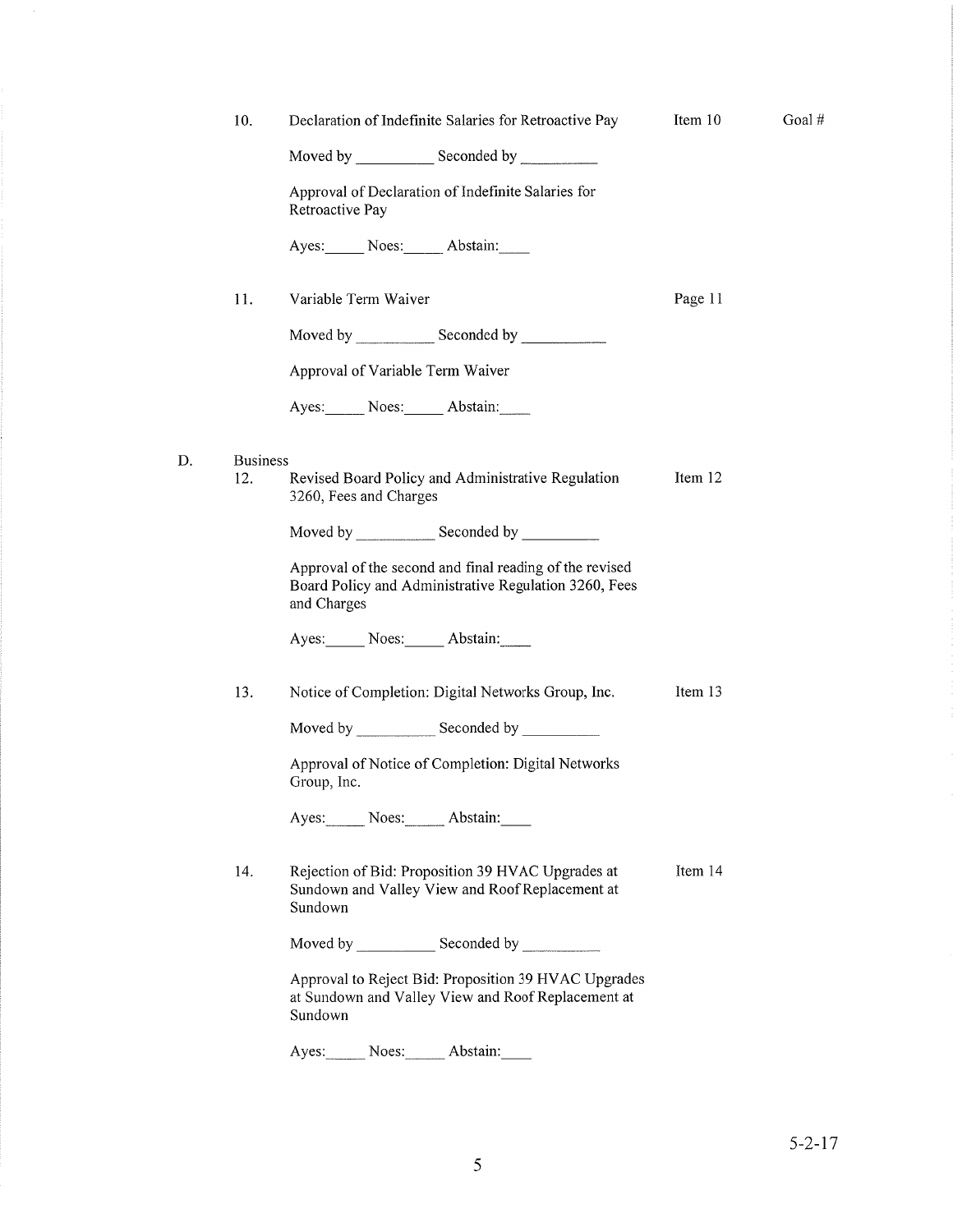15. 2017-2018 Westside Union Teacher Association Calendar Item 15 Goal #

Moved by \_\_\_\_\_\_\_\_\_\_\_\_ Seconded by \_

Approval of the 2017-2018 Westside Union Teacher Association Calendar

Ayes: Noes: Abstain:

### XIV. INFORMATION SESSION

- A. Items From The Floor Continued<br>B. Dates to Remember:
- 
- 1. Regular Meeting on May 16, 2017 Classified Staff Recognitions 2. Regular Meeting on June 6, 2017 Management Recognitions C. Board Comments Continued
	-
- 

#### XV. NEW BUSINESS Future Board Meeting Items

- XVI. CLOSED SESSION Continued
- XVII. RECONVENE TO OPEN SESSION at \_\_\_\_\_\_\_\_\_\_\_ p.m.
- XVIII. REPORT OF CLOSED SESSION ACTION

#### XIX. ADJOURNMENT

There being no further business to come before the Board at the regular meeting of May 2, 2017 , is adjourned at p.m. by the Board President.

In compliance with the Americans with Disabilities Act, if you need special assistance to access the Board meeting room or to otherwise parlicipate at this meeting, including auxiliary aids or services, please contact Tonya Williams at (661) 722-0716. Notification at least 48 hours prior to the meeting will enable the District to make reasonable arrangements to ensure accessibility to the Board meeting room.

Any writings or documents that are public records and are provided to a majority of the governing board regarding an open session item on this agenda will be made available for public inspection on the District Web Site, www.westside.k12.ca.us or in the District Office located at 41914 50<sup>th</sup> St. West, Quartz Hill, CA 93536 during normal business hours  $(8:00 a.m. - 4:00 p.m.).$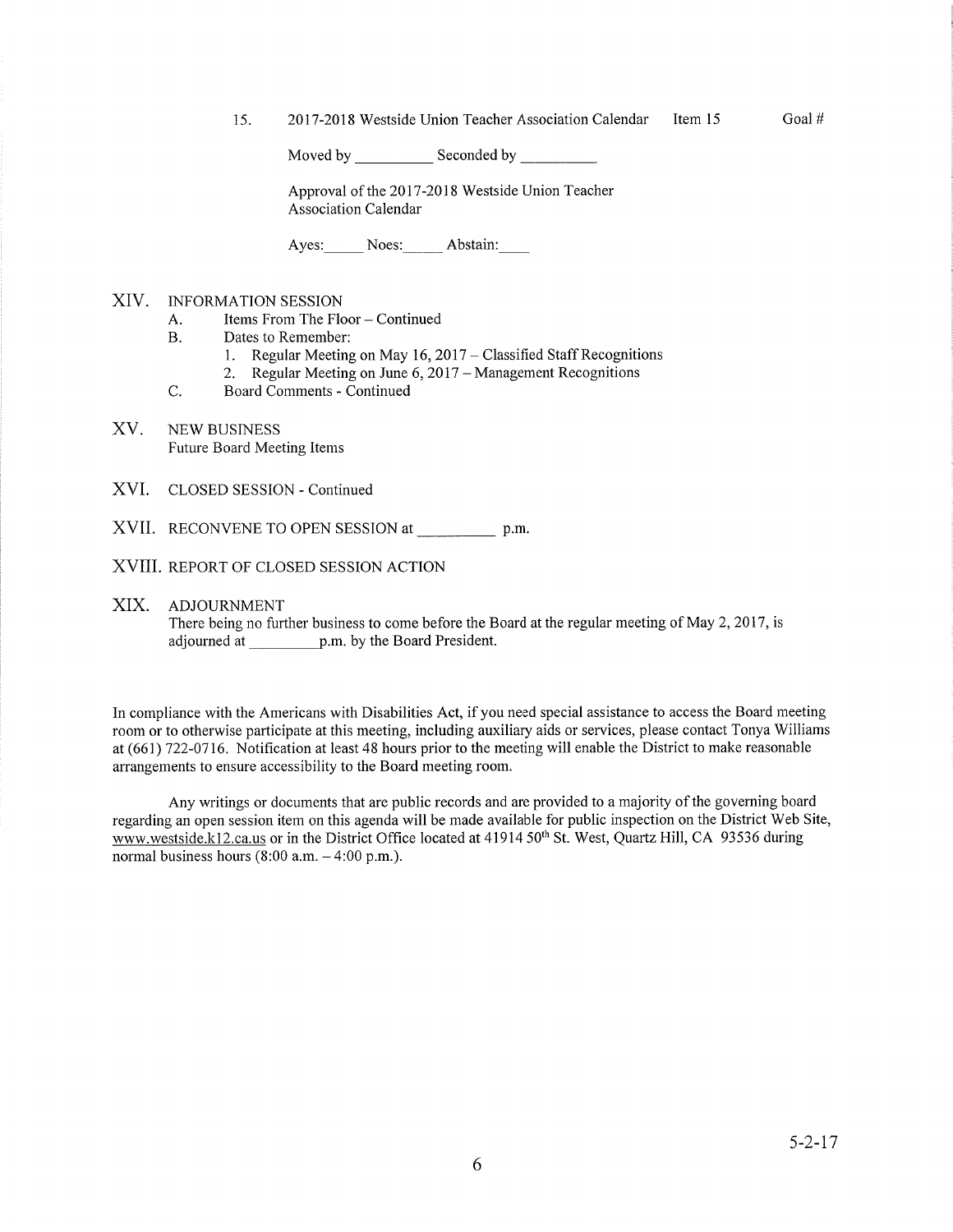# Core Beliefs and Board Goals 2016-2017

The District uses data to create a learning-oriented culture for both staff and students which defines success in terms of improvement and progress.

#### 1 WE BELIEVE THAT OUR TEACHERS AND STAFF ARE OUR MOST VALUABLE ASSETS AND RESOURCES

- $\odot$  A. Revenues will be placed in a separate account to pay for long term postemployment benefits
	- \* Annual ReÞort bv Business Services

#### WE OPERATE WITH TRANSPARENCY, TRUST AND INTEGRITY, GOVERNING IN A DIGNIFIED, PROFESSIONAL MANNER, TREATING EVERYONE WITH CIVILITY AND RESPECT 2.

## 3. WE ARE ABSOLUTELY COMMITTED TO PROVIDING A SAFE, DISTINGUISHED AND ENGAGING LEARNING ENVIRONMENT THAT ENSURES ALL STUDENTS LEARN TO THEIR HIGHEST POTENTIAL

- ôP A. Build a capacity of board and district staff in developing and monitoring data related to goals and priorities
- B. A key concern and priority for this governing board is improving the accuracy and consistency of grading which should measure what students know, as they play a crucial role in every aspect of student's academic lives and future lives as global citizens. Areas of concern are: 1) Grades reflect progressive and mastery of content. 2) They are predictable and understood by parents and third parties. 3) That non-academic factors are graded separately. 4) The system adopted is not overwhelming for teachers.  $\hat{\mathbf{\infty}}$ 
	- Annual Report by Educational Services

#### WE ARE ABSOLUTELY COMMITTED TO PROVIDING THE NECESSARY FACILITIES TO MEET TIIE HOUSING AND EDUCATION NEEDS OF OUR CHANGING STUDENT POPULATION AND A VISION THAT PROMOTES AND SUPPORTS THEIR FUTURE 4

- <sup>2</sup> A. Modernize Cottonwood Elementary School and receive an annual update to the District's Master Facilities Plan while exploring and securing options to finance the plan.
	- Annual Report by Business Services

 $\mathcal{A}_1$